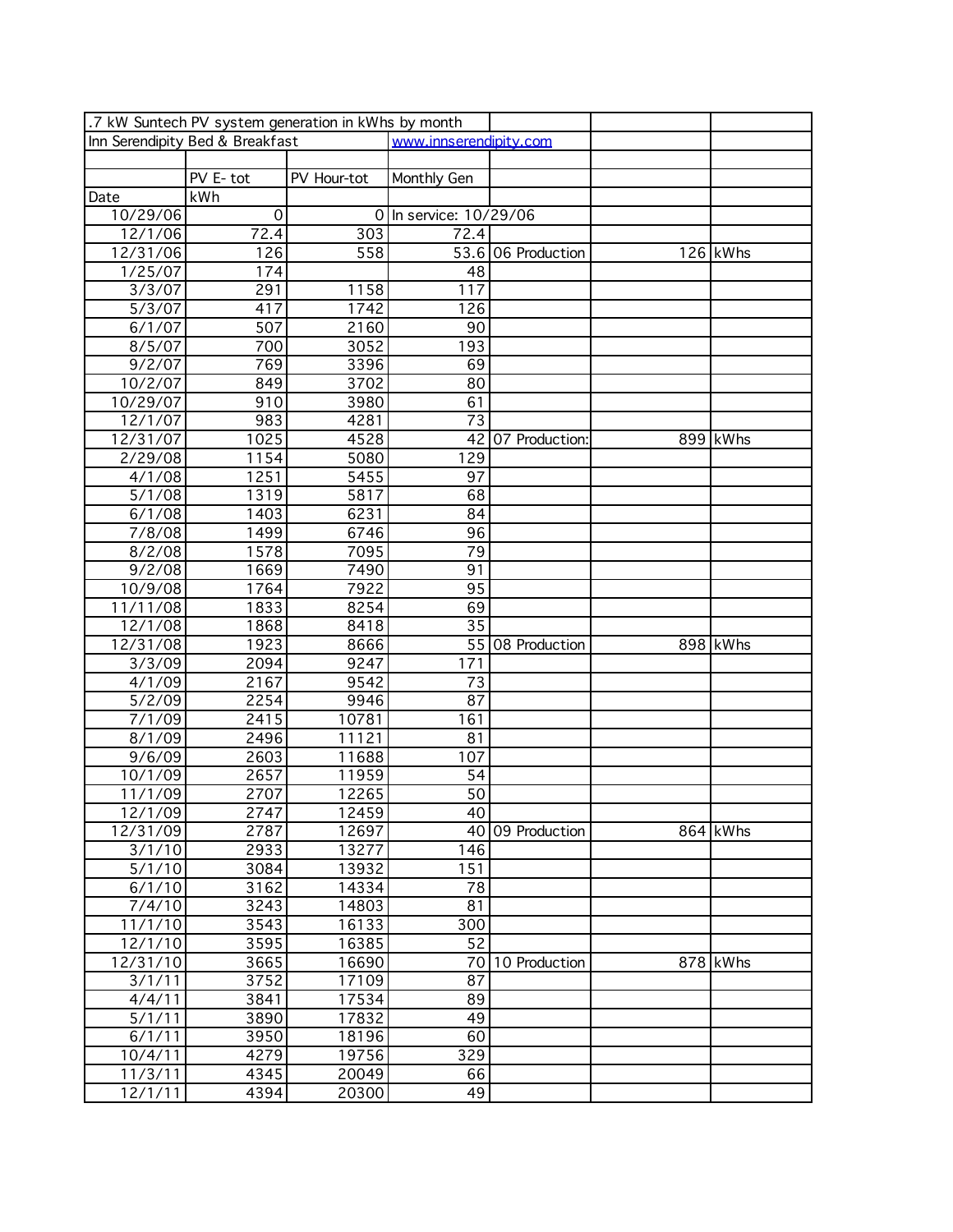| 12/31/11 | 4443 | 20557 |                 | 49 11 Production  |                                                     | 778 kWhs |
|----------|------|-------|-----------------|-------------------|-----------------------------------------------------|----------|
| 3/1/12   | 4567 | 21095 | 124             |                   |                                                     |          |
| 4/4/12   | 4662 | 21502 | 95              |                   |                                                     |          |
| 5/2/12   | 4721 | 21811 | 59              |                   |                                                     |          |
| 12/1/12  | 5284 | 24357 | 563             |                   |                                                     |          |
| 12/31/12 | 5317 | 24545 |                 | 33 12 Production  |                                                     | 874 kWhs |
| 3/1/13   | 5451 | 25102 | 134             |                   |                                                     |          |
| 4/1/13   | 5537 | 25475 | 86              |                   |                                                     |          |
| 5/3/13   | 5624 | 25924 | 87              |                   |                                                     |          |
| 6/10/13  |      |       | 70              |                   |                                                     |          |
|          | 5694 | 26309 | 127             |                   |                                                     |          |
| 8/5/13   | 5821 | 26930 |                 |                   |                                                     |          |
| 9/3/13   | 5906 | 27347 | 85              |                   |                                                     |          |
| 10/3/13  | 5965 | 27598 | 59              |                   |                                                     |          |
| 12/1/13  | 6065 | 28105 | 100             |                   |                                                     |          |
| 12/31/13 | 6116 | 28348 |                 | 51 13 Production  |                                                     | 799 kWhs |
| 3/1/14   | 6245 | 28861 | 129             |                   |                                                     |          |
| 4/1/14   | 6354 | 29300 | 109             |                   |                                                     |          |
| 5/1/14   | 6416 | 29621 | 62              |                   |                                                     |          |
| 6/1/14   | 6490 | 30028 | 74              |                   |                                                     |          |
| 7/7/14   | 6576 | 30491 | 86              |                   |                                                     |          |
| 8/1/14   | 6650 | 30847 | 74              |                   |                                                     |          |
| 9/3/14   | 6737 | 31266 | 87              |                   |                                                     |          |
| 10/1/14  | 6808 | 31588 | $\overline{71}$ |                   |                                                     |          |
| 11/1/14  | 6876 | 31904 | 68              |                   |                                                     |          |
| 12/1/14  | 6919 | 32159 | 43              |                   |                                                     |          |
| 12/31/14 | 6948 | 32388 |                 | 29 14 Production  |                                                     | 832 kWhs |
| 4/1/15   | 7162 | 33307 | 214             |                   |                                                     |          |
| 5/1/15   | 7240 | 33679 | 78              |                   |                                                     |          |
| 6/2/15   | 7330 | 34170 | 90              |                   |                                                     |          |
| 7/2/15   | 7402 | 34583 | 72              |                   |                                                     |          |
| 8/2/15   | 7485 | 35018 | 83              |                   |                                                     |          |
| 9/3/15   | 7557 | 35355 | $\overline{72}$ |                   |                                                     |          |
| 10/2/15  | 7626 | 35675 | 69              |                   |                                                     |          |
| 11/1/15  | 7691 | 35979 | 65              |                   |                                                     |          |
| 12/2/15  | 7755 | 36282 | 64              |                   |                                                     |          |
| 12/31/15 | 7779 | 36489 |                 | 24 15 Production  |                                                     | 831 kWhs |
| 3/3/16   | 7893 | 37062 | 114             |                   |                                                     |          |
| 4/1/16   | 7948 | 37381 | 55              |                   |                                                     |          |
| 6/2/16   | 8103 | 38207 | 155             |                   |                                                     |          |
| 7/2/16   | 8178 | 38604 | 75              |                   |                                                     |          |
| 8/4/16   | 8276 | 39118 | 98              |                   |                                                     |          |
| 9/2/16   | 8340 | 39422 | 64              |                   |                                                     |          |
| 10/1/16  | 8408 | 39756 | 68              |                   |                                                     |          |
| 11/1/16  | 8468 |       | 60              |                   |                                                     |          |
|          |      | 40077 |                 |                   |                                                     |          |
| 12/31/16 | 8568 | 40582 |                 | 100 16 Production |                                                     | 789 kWhs |
| 3/1/17   | 8684 | 41196 | 116             |                   |                                                     |          |
| 4/1/17   | 8744 | 41497 | 60              |                   |                                                     |          |
| 7/3/17   | 8969 | 42688 |                 |                   | 225 Issues with SUNNYBOY inverter errors; Tesla top |          |
| 8/7/17   | 9033 | 43034 |                 |                   | 64 Plug-inPriusPrime START 8/25/17; issues SUNN     |          |
| 9/1/17   | 9083 | 43293 |                 |                   | 50 issues with SUNNYBOY inverter errors             |          |
| 11/1/17  | 9216 | 43877 | 133             |                   |                                                     |          |
| 12/2/17  | 9273 | 44191 | 57              |                   |                                                     |          |
| 12/31/17 | 9331 | 44466 |                 | 58 17 Production  |                                                     | 763 kWhs |